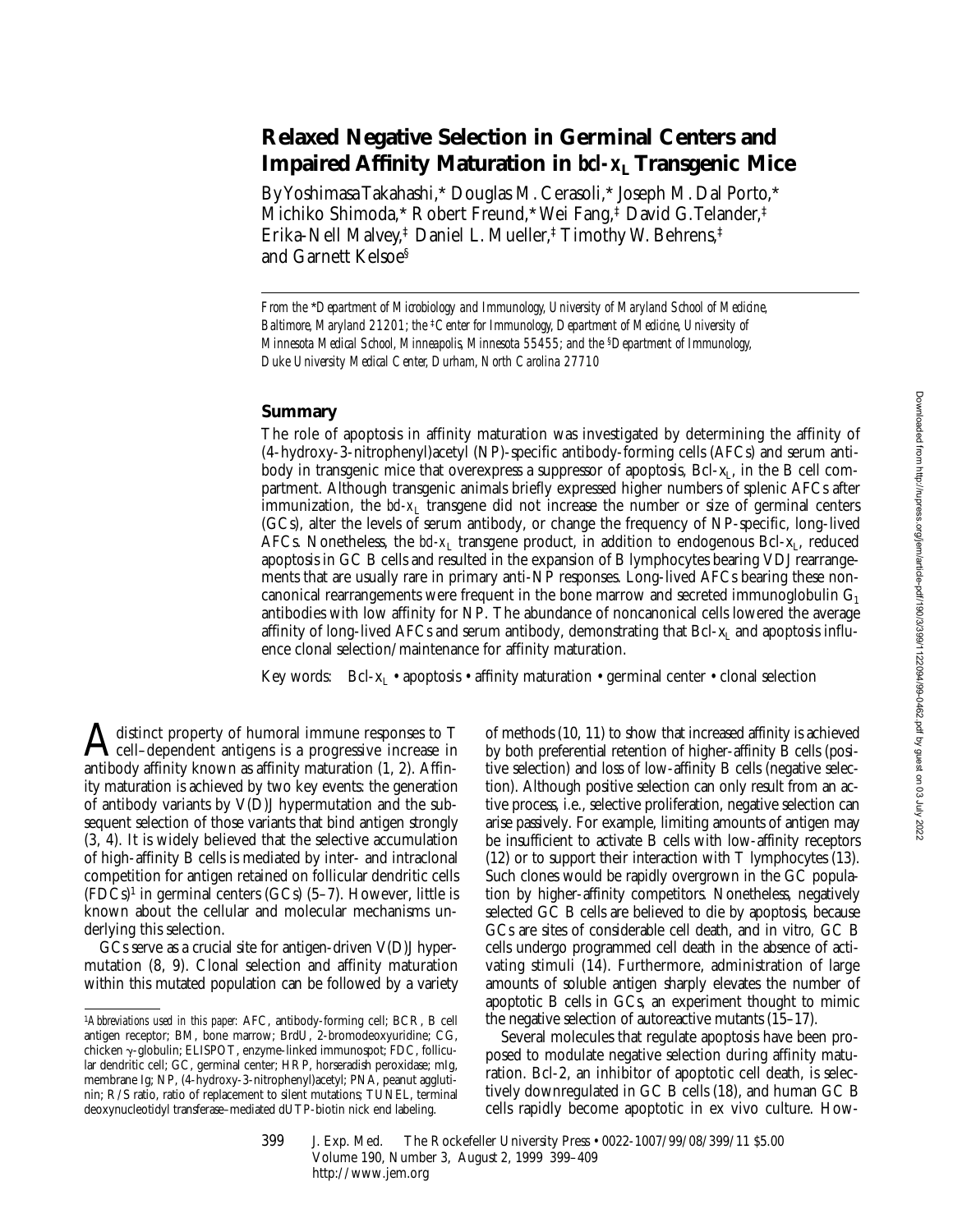ever, stimulation of human GC B cells with antibody to membrane Ig (mIg) or CD40 extends the survival of cultured GC cells and upregulates Bcl-2 (14). Reciprocally, a positive regulator of apoptotic cell death, Fas (CD95), is highly expressed in GC B cells (18, 19), and GC B cells are susceptible to Fas-mediated apoptosis in vitro (20, 21). Despite these in vitro models, studies of genetically modified mice do not support major roles for Bcl-2 or Fas in affinity maturation. Neither the overexpression of Bcl-2 nor the lack of Fas has detectable effects on the affinity maturation of serum antibodies (19, 22). These findings raise the possibility that affinity maturation is achieved solely by positive selection, or that other apoptosis-regulatory molecules are involved in the negative selection process.

A homologue of *bcl-2*, *bcl-x*, also suppresses apoptosis through its Bcl- $x_L$  product (23). Bcl- $x_L$  is highly expressed in pre-B cells but is downregulated when B cells enter the mature pool (24, 25). While Bcl-2 plays a critical role in the survival of mature naive lymphocytes  $(26)$ , Bcl- $x<sub>L</sub>$  is important for the survival of immature lymphocytes (27). Interestingly, cross-linking of mIg or CD40 on splenic B cells upregulates the expression of Bcl- $x_L$  (25, 28). Human GC B cells are also known to reexpress Bcl- $x_L$ , with expression confined to the centrocyte subset in which clonal selection is thought to occur (29, 30). These data and the many shared characteristics of immature and GC B cells (31) suggest that  $Bcl-x_L$  might control life-or-death decisions in the GC compartment.

To examine the roles of apoptosis and Bcl- $x<sub>L</sub>$  in affinity maturation, we tracked the affinity of antibody-forming cells (AFCs) in the bone marrow (BM) and serum antibody of *bcl-x*<sub>L</sub> transgenic mice and their congenic wild-type controls, during the clonally restricted antibody response to the (4-hydroxy-3-nitrophenyl)acetyl (NP) hapten (32). Our study revealed that overexpression of Bcl-xL did not change the magnitude of the GC response or the frequency of AFCs in the BM. However, apoptotic cell death in GCs was significantly reduced in *bcl-x*<sub>L</sub> transgenic mice and led to the persistence of many B cells carrying VDJ rearrangements that are normally rare in the later stages of the primary anti-NP response and generally encode lower-affinity antibody (11, 12, 32). Affinity maturation of serum  $IgG_1$ antibody was reduced in transgenic mice by the persistence of low-affinity BM AFCs. Selective apoptosis, rather than the overgrowth of high-affinity clones, appears to be the prime agency by which low-affinity B cells are lost from humoral responses.

#### **Materials and Methods**

*Antigens and Antibodies.* The succinic anhydride ester of NP was reacted with chicken  $\gamma$ -globulin (CG; Sigma Chemical Co.) or BSA (U.S. Biochemical Corp.) as described (32). The coupling ratio of each conjugate was determined spectrophotometrically. Antibodies specific for IgM<sup>b</sup> (AF6-78) and mouse  $\lambda$ 1 L chain (Ls136) were purified over protein G–Sepharose (Amersham Pharmacia Biotech) from culture supernatants. Horseradish peroxidase (HRP)-conjugated goat anti-mouse  $IgG_1$  and biotinylated anti-IgD antibodies were purchased from Southern Biotechnology Associates. Anti-Fc $\gamma$ RI/RII (2.4G2), FITC-labeled GL-7, PE-conjugated anti-B220, biotinylated anti–Mac-1, –Gr-1, -Thy1.2, -CD4, -CD8, and -Ter119, and PE-conjugated anti-CD138 (syndecan) antibodies were purchased from PharMingen. Anti–Bcl-x and anti–Bcl-2 mAbs were purchased from Transduction Laboratories.

*Mice and Immunizations. bcl-x*<sub>L</sub> transgenic mice were generated as described previously (24) and backcrossed with the C57BL/6 strain (The Jackson Laboratory). *Igh*<sup>b</sup> progeny were used in all experiments. *bcl-x*<sub>L</sub> transgenic or transgene-negative littermate control mice were immunized intraperitoneally with  $50 \mu g$  of an  $NP<sub>20</sub>-CG$  conjugate precipitated in alum.

*Enzyme-linked Immunospot Assay and Affinity Estimates.* The frequencies of NP-specific AFCs in spleen and BM were estimated by enzyme-linked immunospot (ELISPOT) assay using two different coupling ratios of NP-BSA (11). In brief, splenocytes (105 cells/well) or BM cells  $(5 \times 10^5 \text{ cells/well})$  were incubated on nitrocellulose filters coated with  $NP_2$ -BSA,  $NP_{23}$ -BSA, or BSA alone at 37°C, 5%  $CO<sub>2</sub>$  for 2 h. After washing, filters were stained with HRP-conjugated anti-Ig $G_1$  antibodies, and HRP activities were visualized using 3-aminoethyl carbazole. The frequencies of high-affinity and total AFCs were determined from  $NP_2$ -BSA– and  $NP_{23}$ -BSA–coated filters after background on BSA-coated filters was subtracted.

*ELISA Titration of Serum IgG<sub>1</sub> Antibody and Affinity Estimates.*  $IgG_1$  specific for the NP hapten was detected by ELISA using two different coupling ratios of NP-BSA as described (11). In brief, serially diluted sera were added to plates coated with  $NP_2$ -BSA or NP<sub>23</sub>-BSA and incubated at 4°C overnight. After washing, HRPconjugated goat anti-mouse Ig $G_1$  was added, and HRP activity was visualized using a TMB peroxidase substrate kit (Bio-Rad Laboratories). The concentrations of anti-NP IgG<sub>1</sub> antibodies were estimated by comparison with standard curves created from the H33L $\gamma$ 1/ $\lambda$ 1 control antibody on each plate (12). To estimate the affinity of NP-binding antibody in the sera, ratios of  $NP_{2}$ binding antibody to  $NP_{23}$ -binding antibody were calculated.

*Histology.* All histological procedures were conducted as described previously (32). The number of  $\lambda$ 1<sup>+</sup> GCs was determined by staining sections with biotinylated Ls136, followed by alkaline phosphatase–conjugated streptavidin (Southern Biotechnology Associates) and HRP-conjugated peanut agglutinin (PNA). Apoptotic cell death in GCs was estimated by terminal deoxynucleotidyl transferase–mediated dUTP-biotin nick end labeling (TUNEL) as described (17). TUNEL<sup>+</sup> cells in GCs were counted at  $200 \times$ magnification by systematic scanning. Cell proliferation in GCs was determined by the incorporation of 2-bromodeoxyuridine (BrdU) as described  $(33)$ . In brief, 10 d after immunization, *bcl-x<sub>L</sub>* transgenic and control mice were given 1.0 mg BrdU by intraperitoneal injection; 2 h later, the mice were killed and their spleens prepared for histology. Proliferation indices were determined by microscopic inspection as the fraction (%) of PNA-binding (PNA<sup>+</sup>) cells that exhibited nuclear BrdU incorporation.

Sequence Analysis of VDJ Rearrangements from GC B Cells.  $\lambda$  1<sup>+</sup> GC cells were microdissected from day 12 spleen sections of *bd-x*<sub>L</sub> transgenic mice and control mice. VDJ DNA was amplified by PCR and cloned into Bluescript plasmid (34). The frequency of VDJ genes using the V186.2 gene segment was estimated by colony hybridization using oligonucleotides specific for V186.2 and one specific for the framework 3 region of the mouse  $V_H$  V186.2 and V3 subfamilies of the J558 group (32, 35). Plasmid DNA was extracted from  $\leq$ 3 bacterial colonies from each GC, and V<sub>H</sub> gene sequences were determined by automated sequencing.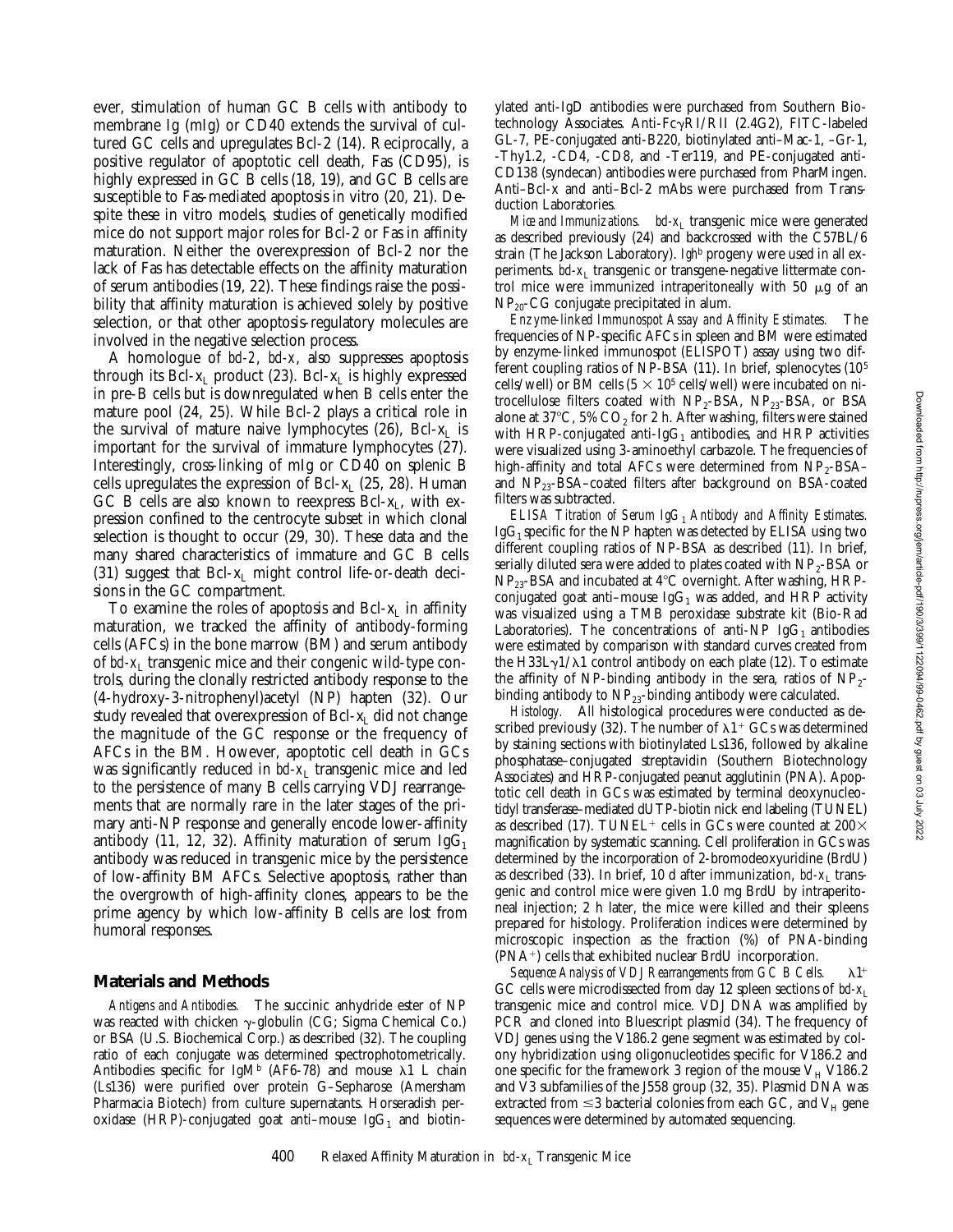*Flow Cytometry.* Single cell suspensions of splenocytes and BM cells were prepared as described (11). Cells were then washed in PBS (pH 7.4) containing 2% FCS and 0.08% sodium azide at  $4^{\circ}$ C for cytometric analysis, or washed with deficient RPMI 1640 (Irvine Scientific) containing 2% FCS for sorting. The enumeration of GC B cells and sorting of BM AFCs were carried out as described (11).

To collect GC B cells, splenocytes pooled from four mice were blocked with anti- $Fc\gamma RI/RI$  and then stained with biotinylated anti-IgD, –Mac-I, –Gr-1, -Thy1.2, -CD4, -CD8, and -Ter119 antibodies for 30 min. After three washes, cells were incubated with streptavidin-conjugated microbeads (Miltenyi Biotec) for 15 min. Cells attached to microbeads were depleted by passage through a CS column (Miltenyi Biotec) in a magnetic field based on the manufacturer's protocol. Recovered cells were stained with FITC-labeled GL-7, PE-conjugated anti-B220, Tricolorconjugated streptavidin (Caltag Laboratories), and 7-amino-actinomycin D (7-AAD). Finally,  $GL-7+B220^+$  cells within the Tricolor<sup>-7</sup>-AAD<sup>-</sup> fraction were sorted into biotin-deficient RPMI containing 2% FCS using a FACStarPlus™ (Becton Dickinson).  $GL-7-B220^+$  cells were sorted from the same pooled splenocytes without preenrichment by depletion with magnetic beads. To collect  $B220^+$  cells and  $CD3^+$  cells, splenocytes from naive bcl-x<sub>L</sub> transgenic and control mice were blocked and stained with FITC-labeled anti-CD3 and PE-conjugated anti-B220 antibody, and then single positive cells were sorted by the same procedure. Sorting routinely yielded populations of  $>97\%$  purity.

*Western Blots.* Cells were lysed in a buffer containing 137 mM NaCl, 1 mM  $MgCl<sub>2</sub>$ , 0.1 mM  $CaCl<sub>2</sub>$ , 20 mM Tris-HCl (pH 9.0), 1% NP-40, and 10% glycerol. After homogenization, cells were centrifuged and supernatants were recovered. The cell lysates were loaded (10 mg protein) onto 12% SDS polyacrylamide gel and resolved by electrophoresis. The proteins were then transferred by electrophoresis onto polyvinylidene fluoride membranes. After blocking with TBS (Tris-buffered saline) containing 5% nonfat dry milk, the membranes were incubated with 1:500 diluted anti–Bcl-x or anti–Bcl-2 mAbs, then washed five times with TBS containing 0.1% Tween-20. After incubation with 1:20,000 diluted HRPconjugated goat anti–mouse Ig antibodies (Amersham Pharmacia Biotech), the reaction was developed by enhanced chemiluminescence using the ECL kit (Amersham Pharmacia Biotech) and detected by exposure to X-ray film.

#### **Results**

*bcl-xL Transgene Protects B Cells from Passive Apoptotic Death.* Spleens of mice carrying the  $bd$ - $x_L$  transgene are  $\sim$ 50% larger and contain 30% more mononuclear cells than those of nontransgenic littermates. This increased cellularity is due to a near doubling in the number of mature  $IgM^+$  $B220<sup>+</sup>$  cells (Fig. 1 A). Flow cytometric analyses of splenic B cells from transgenic mice revealed that expression of IgM, IgD, CD19, CD21, CD22, CD23, and CD24 was identical to that of control littermates (data not shown). Despite the increased numbers of peripheral B lymphocytes, transgenic animals displayed normal levels of serum IgM (1,242  $\pm$  351 vs. 1,295  $\pm$  379  $\mu$ g/ml) and IgG (1,341  $\pm$ 101 vs.  $1,777 \pm 379$   $\mu$ g/ml) as measured by specific ELISA. As expected (24), the thymic and peripheral T cell compartments of transgenic mice were normal in size and cellular composition (Fig. 1 A, and data not shown).

Initial assays were performed to assess the ability of transgene-bearing B cells to survive in culture medium containing little FCS. Purified splenic B cells from transgenic mice showed a significant survival advantage over control cells



Figure 1. B cells from *bcl-x*<sub>L</sub> transgenic mice are resistant to passive cell death and proliferate in vitro in response to activated helper T cell clones or recombinant CD40L. (A) The *bd-x*<sub>L</sub> transgene expands the peripheral B cell compartment. Transgenic animals exhibit increased splenic cellularity that reflects a near doubling of naive IgM<sup>+</sup> B lymphocytes. In contrast, thymic weight and cellularity are unchanged. Values represent mean ± SEM of six to nine *bd-x*<sub>L</sub> transgenic mice or wild-type littermate controls. Splenic weight, cellularity, and B cell number are significantly (*P* < 0.01) greater in transgenic mice than in normal controls. (B) Splenic B cells were purified from control (filled symbols) or transgenic (open symbols) mice and cultured in medium containing 1% FCS for 96 h. Viable cells present in triplicate cultures were enumerated by trypan blue exclusion at the indicated times; each point represents the mean number  $(\pm SD)$  of viable B lymphocytes. (C) Purified control and transgenic B cells (1.5  $\times$  10<sup>5</sup> cells/well) were cultured for 48 h in the presence of helper T cells activated by immobilized CD3-specific antibody (squares) or rCD40L (circles). [3H]Thymidine uptake by the cultured cells was then determined to estimate cellular proliferation. Stimulating T cells were diluted threefold from  $3 \times 10^4$  cells/well, and medium enriched for rCD40L was serially diluted in threefold steps from 0.3%.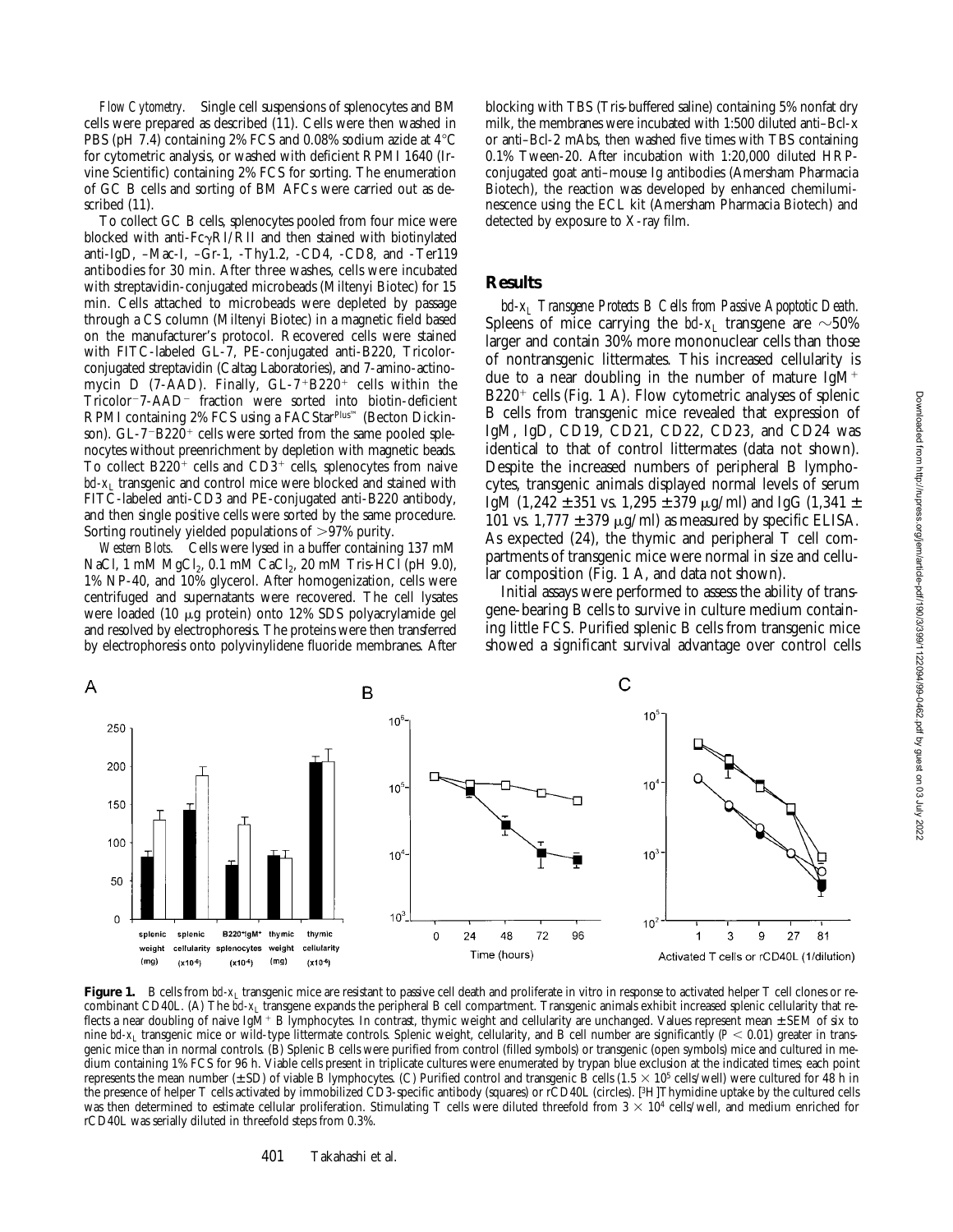when cultured in medium containing 1% (Fig. 1 B) or 0.1% serum (not shown), indicating their strong resistance to the effects of serum starvation.

Despite their resistance to serum starvation, transgenic B cells displayed no evidence for increased proliferation in response to CD40 cross-linking or T cell help in vitro (Fig. 1 C). In addition, proliferative responses and antibody production in cultures containing LPS were the same for both transgenic and control splenocytes.

*Expression Pattern of Endogenous and Transgenic Bcl-x<sub>L</sub> in Splenic Lymphocytes.* The product of the  $bcl-x_L$  transgene carries a short epitope tag at its  $NH<sub>2</sub>$  terminus and migrates more slowly in SDS-PAGE gels than endogenous  $Bcl-x<sub>L</sub>$ , which runs as a doublet at  $\approx$ 31 and 32 kD. Fig. 2 A illustrates that transgenic  $Bcl-x<sub>L</sub>$  is expressed almost exclusively in the  $B220<sup>+</sup>$  fraction of splenic lymphocytes. To define transgene expression in B cells participating in an immune response, C57BL/6 mice were immunized with NP-CG, and 12 d later splenic  $B220^+$  cells were sorted into GL-7<sup>-</sup> and  $GL-7$ <sup>+</sup> fractions to identify follicular and  $GC$  B cells, respectively (31). The expression of endogenous Bcl-2 and of endogenous and transgenic Bcl- $x_L$  in these populations were then compared (Fig. 2 B).

Follicular B  $(GL-7-B220<sup>+</sup>)$  cells from wild-type mice are positive for Bcl-2 but express little Bcl- $x_L$ . Both proteins are abundant in the follicular population of mice car-



Figure 2. Expression of endogenous and transgenic Bcl-x<sub>L</sub> in splenocytes. Expression patterns of Bcl-XL and Bcl-2 were determined by Western blotting of splenocytes from *bcl-x*<sub>L</sub> transgenic mice or wild-type littermate controls. (A) Unselected (total spenocytes [Total spl], lane 1), lymphoid gate (lane 2), and sorted  $(B220^{\circ}CD3^{-})$ , lane 3;  $\overline{B}220^{-}CD3^{+}$ , lane 4) splenocytes were recovered from naive transgenic mice. Most, if not all, transgenic Bcl-x<sub>L</sub> protein detected in these populations is confined to splenic B lymphocytes. (B) Spleen cells from four immunized transgenic or wild-type mice were pooled at day 12 after immunization. 10  $\mu$ g of cell lysate protein was immunoblotted using anti–Bcl-x (upper panel) or anti-Bcl-2 (lower panel) mAbs. Molecular masses: transgenic Bcl- $x_L$ , 33 kD; endogenous Bcl-x<sub>L</sub>, 31, 32 kD; Bcl-2, 26 kD. Transgenic Bcl-x<sub>L</sub> protein is abundant in follicular (GL-7-B220<sup>+</sup>) B cells, but only modest amounts are present in GC B lymphocytes (GL- $7+B220+$ ). Endogenous  $Bcl-x<sub>L</sub>$  is expressed at low levels in follicular B cells but is upregulated in the GC. In contrast, Bcl-2 is present in quantity in the follicular population but undetectable in GC B cells.

rying the  $bd$ - $x_L$  transgene. In contrast, GC B cells (GL- $7^+$  $B220<sup>+</sup>$ ) isolated from both wild-type and transgenic mice abundantly express  $Bcl-x_L$  but little or no Bcl-2. This observation is consistent with studies of GCs in humans (18, 30). Thus, the reciprocal expression of Bcl- $x<sub>L</sub>$  and Bcl-2 observed in pre-B cells holds for GC B cells (24, 25). Interestingly, although transgenic Bcl- $x_L$  is strongly expressed in follicular B cells, only modest amounts of tagged  $Bcl-x<sub>L</sub>$ could be demonstrated in GC B cells. Reverse transcription PCR studies confirm lower steady state levels of transgenic Bcl- $x_L$  message in the GL-7<sup>+</sup> B cell population (data not shown). This biased expression of transgenic Bcl- $x_L$  may represent distinct  $E\mu$  activity in each B cell compartment (the density of mIg on GC B cells is  $\leq 10\%$  of that found on follicular B cells [29]) or downregulation of the transgene's herpes TK promoter in activated cells (24).

*GCs Develop Normally in bcl-xL Transgenic Mice.* To assess the effects of the  $bd$ - $x_L$  transgene on GC development, we compared the GC reaction of transgenic and control mice at day 12 after immunization with NP-CG. This antigen elicits a characteristic hapten-specific antibody that bears a  $\lambda$ 1 L chain and an H chain encoded by a canonical VDJ gene rearrangement (32). We identified  $\lambda$ 1<sup>+</sup> GCs in spleen sections by labeling with PNA and anti- $\lambda$ 1 antibody (32) and determined the average number of  $\lambda$ 1<sup>+</sup> GCs per section from groups of transgenic and control mice (Fig. 3 A). Differences in the number or size (data not shown) of GCs were not observed between the groups, nor did the mean frequency of  $\lambda$ 1<sup>+</sup> GCs significantly differ between transgenic (35.4%) and wild-type mice (41.7%). When transgenic mice were immunized with carrier protein alone, the average frequency of  $\lambda$ 1<sup>+</sup> GCs was 7.6%. Thus, frequent  $\lambda$ 1<sup>+</sup> GCs in transgenic mice result from immunization with NP rather than altered  $\lambda$ 1 L chain expression.

The frequencies of splenic GC B cells  $(GL-7+2220+$ fraction) in transgenic and control mice were also determined by flow cytometry. Both groups supported equivalent and typical GC responses (Fig. 3 B): in transgenics, the frequency of GC B cells peaked at an average of 2.46% of splenocytes compared with 2.39% in controls at day 12 after immunization. Proliferative activity in the GC compartments of both transgenics and controls was also equivalent; 10 d after immunization, 21 vs.  $24\%$  of PNA<sup>+</sup> GC cells were labeled by a 2-h pulse of BrdU (not shown).

*Transgenic Bcl-xL Increases Splenic AFC Numbers but not Their Longevity or Serum Antibody Titers.* T cell–dependent antigens induce two distinct populations of AFC, a shortlived splenic population that generates the earliest primary antibody and a long-lived set in the BM that maintains the serum response (10, 11). Frequencies of NP-specific, Ig $G_1$ AFCs in the spleen and BM of transgenic and control mice were determined by ELISPOT assay 12, 35, and 69 d after immunization (Fig. 3 C). The kinetics of AFC production were virtually identical in both groups of mice, but splenic AFCs were threefold more abundant in transgenic mice than in controls. This increase may reflect the approximately twofold increase in the number of B cells in the spleens of transgenic mice (Fig. 1 A). Despite their greater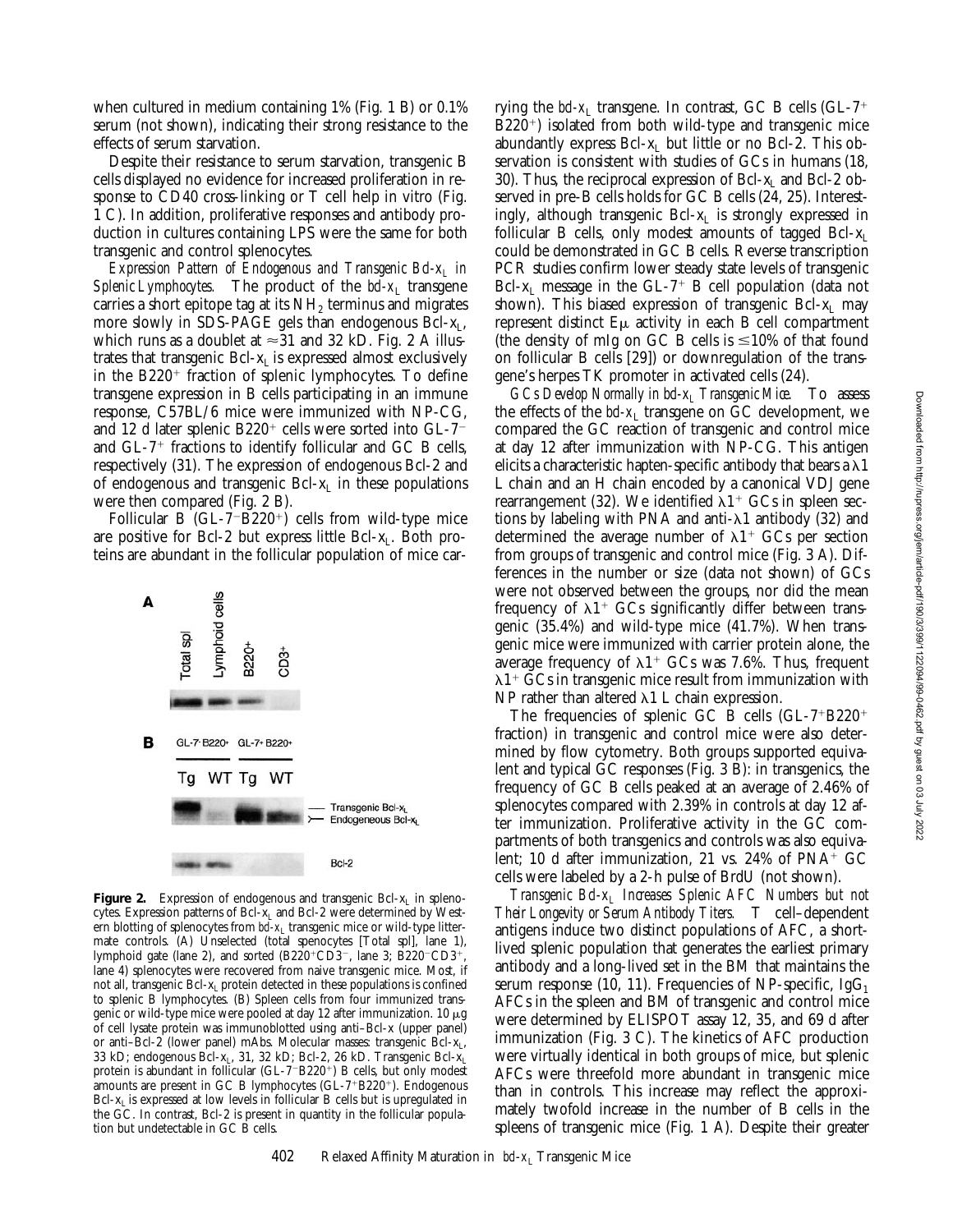

numbers, splenic AFCs in transgenic mice were lost at the same rate as in control animals. This rapid decline contrasts with *bcl-2* transgenic mice, which support higher numbers and longer-lived splenic AFCs (22). Frequencies and kinetics of specific BM AFCs were indistinguishable between transgenic and control mice (Fig. 3 C).

The expanded splenic AFC pool in transgenic mice resulted in a minor increase in serum antibody titers on day 12, but later levels of antibody did not differ significantly between transgenic and control mice. In both groups, antibody concentrations were at maximal levels on day 12 and then slowly declined to about one third of this peak by day 69 (Fig. 3 D). Thus, overexpression of Bcl- $x_1$  modestly expands recruitment into the splenic AFC pool but does not change cellular recruitment into GCs, entry into the BM AFC pool, or maintenance of long-lasting serum antibody.

*bcl-xL Transgenic Mice Have Fewer Apoptotic Cells in GCs.* GCs contain more apoptotic lymphocytes as determined by TUNEL than other regions of spleen  $(17)$ . These TUNEL<sup>+</sup> cells are thought to represent lymphocytes that have been negatively selected during the GC response. We performed

**Figure** 3.  $bd-x_1$  transgenic mice produce GC and  $IgG_1$  antibody responses that are similar to control animals. Splenocytes were recovered from transgenic mice or wild-type controls at various times after immunization with NP-CG. (A) The numbers of  $\lambda$ 1<sup>+</sup> GCs were determined by histological staining with anti- $\lambda$ 1 antibody and PNA. Each point represents the average number of  $\lambda$ 1<sup>+</sup> GCs per histologic section  $(\geq 3$  sections representing  $\approx$  2/3 splenic area) in single transgenic (open circles) or wild-type (filled circles) mice. (B) The percentage of GC B cells in live lymphocytes was assessed by flow cytometry using anti-B220 and anti–GL-7 antibodies. Each point represents the frequency mean  $(\pm SD)$  of GC B cells (percentage of total lymphoid gate) in single transgenic (open circles) and control (filled circles) mice 8, 12, and 35 d after immunization. (C) Numbers of NP-specific AFCs from BM (circles) and spleen (squares) of *bd-x*<sub>L</sub> transgenic (open) or littermate control mice (filled) were determined by ELISPOT using NP<sub>23</sub>-BSA as the capture antigen. Frequencies of AFCs in naive mice (day 0) from both groups were  $< 0.2 \times 10^{-5}$ . (D) NP-specific serum antibody from transgenic (open) or wildtype control mice (filled) was determined by ELISA using NP<sub>23</sub>-BSA. The average values  $(\pm SD)$ for serum antibody concentrations from five to seven individual mice per time point are presented.

TUNEL assays on spleen sections from transgenic and control mice to determine if the small addition of transgenic  $Bcl-x<sub>L</sub>$  expressed in GC B cells was sufficient to reduce programmed cell death. TUNEL<sup>+</sup> cells in GCs from both groups were counted by microscopic examination, and the frequency of  $TUNEL^+$  cells per unit area was calculated. These frequencies were subdivided into 12 categories, and the distribution histogram for each category was plotted (Fig. 4). GCs from  $bd-x_L$  transgenic mice contained fewer TUNEL<sup>+</sup> cells per unit area ( $P < 0.01$ ) than those from control mice (Fig. 4). The most common apoptotic index in wild-type animals was  $2.0-2.5$  TUNEL<sup>+</sup> cells/unit area but only 1.0–1.5 in the  $bd-x_L$  transgenics. Perhaps more significantly,  $>20\%$  of GCs in control mice contained  $>3$ TUNEL<sup>+</sup> cells/unit area, whereas only 5% of GCs in *bcl-x*<sub>L</sub> transgenic animals held 3.0–4.0 apoptotic cells/unit area with no GCs in the 4.5–6.0 categories. Thus, a modest addition of  $\text{Bcl-}x_L$  in transgene-bearing  $\text{GC B}$  cells leads to a readily detectable decrease of  $TUNEL^+$  cells.

*GC B Cells Using Noncanonical VDJ Rearrangements Are More Frequent in bcl-* $x_L$  *Transgenic Mice.* Initially, immuni-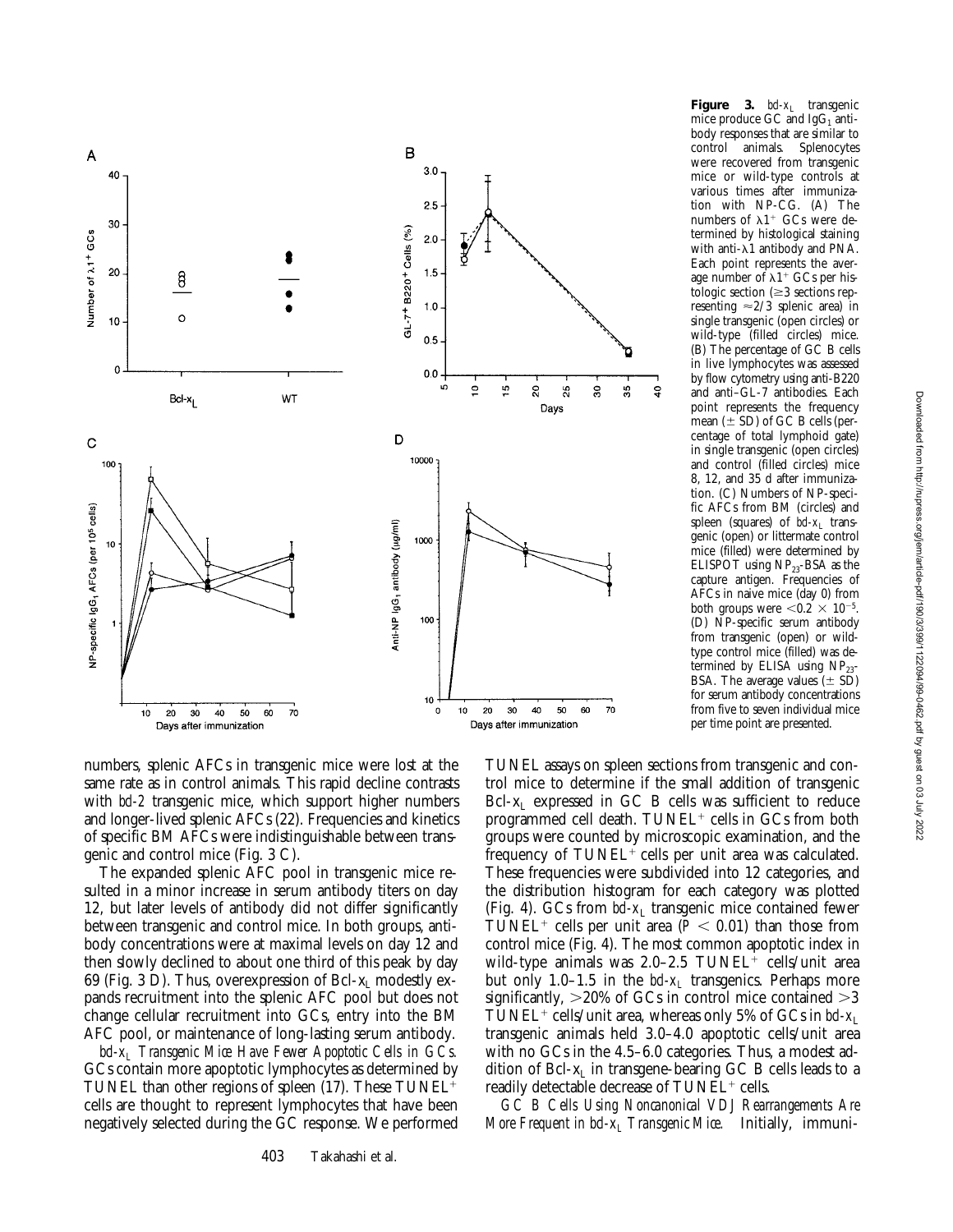

**Figure 4.** *bd-x*<sub>L</sub> transgenic mice show reduced numbers of TUNEL<sup>+</sup> cells in GCs. Spleen sections were prepared from transgenic mice (white bars) and wild-type control mice (black bars) at day 12 after immunization. TUNEL assays were performed with staining by PNA to identify GCs. The number of  $TUNEL^+$  cells present and the area of each  $GC$ were determined under  $200 \times$  magnification from  $>500$  GCs. Frequencies of  $TUNEL^+ GC$  cells/area were then calculated, and each frequency was placed into 1 of 12 categories. The distributions of categories for transgenic and wild-type controls are plotted.

zation with NP conjugates stimulates a broad population of splenic B cells that bear the  $\lambda$ 1 L chain and H chain genes made from the V186.2 and V3 subgroups of the J558  $V_H$ gene family (34). Until day 6–7 of the primary response, many GC B cells express  $V_H$  gene segments that closely resemble the canonical V186.2 element but encode loweraffinity NP-binding antibodies (12, 34, 36, 37; and Shimoda, M., and G. Kelsoe, unpublished data). By day 10, the majority of B cells bearing these noncanonical  $V_H$  gene rearrangements are replaced by higher-affinity cells bearing V186.2/ DFL16.1 rearrangements and a tyrosine-rich junctional motif, YYGS (12, 34). Thus, after day 10 the efficiency of affinity-based competition is estimated by the ratio of GC B cells bearing V186.2 versus noncanonical  $V_H$  rearrangements. Cells were microdissected from a total of 27  $\lambda$ 1<sup>+</sup> GCs from 4 transgenic and 4 control mice 12 d after immunization with NP-CG. VDJ rearrangements from both groups of mice were amplified by PCR and cloned into bacteria, and .600 bacterial colonies were then subjected to hybridization using V186.2-specific and subgroup-specific primers. About 80% (64/81) of VDJ rearrangements recovered from control mice selectively hybridized to the V186.2  $V_H$  gene segment, consistent with previous studies (12, 34), whereas fewer than half (261/554) of the VDJ fragments amplified from  $bd-x_L$ transgenic mice exhibited preference for V186.2.

These hybridization data were confirmed by sequencing VDJ inserts from representative bacterial colonies (Table I). From normal C57BL/6 control mice, 79% (11/14) of sequenced VDJ rearrangements contained the V186.2 gene segment, confirming our hybridization analysis and prior sequence studies (33). In contrast, only 47% (17/36) of sequenced VDJ fragments from  $bd-x_L$  transgenics carried the canonical V186.2 element (Table I). Noncanonical rearrangements from both control and transgenic mice contained other  $V_H$  genes from the V186.2 and V3 subfamilies (35) commonly recovered in early primary anti-NP responses (12, 34).

The use of noncanonical VDJ rearrangements by immunized transgenic mice was not due to altered usage of VH gene segments in naive  $\lambda1^+$  B cells. We recovered splenic  $\lambda$ 1<sup>+</sup>B220<sup>+</sup> cells from unimmunized, transgenic, and wildtype mice by fluorescence-activated cell sorting, amplified their VDJ rearrangements with the PCR primers used to study GC populations, and determined the ratios of VDJ rearrangements containing V186.2 versus related  $V_H$  genes. There was no significant difference in the percentage of V186.2 genes used by naive Bcl- $x_L$  transgenic mice (14%; 12/88) and naive controls (16%; 12/74). These observations suggest that even slight overexpression of Bcl- $x_L$  in  $GC$  B cells leads to lower numbers of  $TUNEL^+$   $GC$  cells and the persistence of clones bearing noncanonical VDJ rearrangements that commonly encode low-affinity antibodies present early in the primary response to NP.

The abundance of noncanonical VDJ rearrangements was not associated with impaired positive selection. Patterns of mutation in VDJ rearrangements containing the

**Table I.** *Somatic Genetics of*  $\lambda$ 1<sup>+</sup> *GC Cells in bcl-x<sub>L</sub> Transgenic and Wild-type Mice 12 d after Immunization*

|                           | $bd-x_1$ | Wild-type |
|---------------------------|----------|-----------|
| $V186.2$ (% of total)     | 17 (47%) | 11 (79%)  |
| Other (% of total)        | 19 (53%) | 3(21%)    |
| Average no. of mutations  |          |           |
| in V186.2                 | 3.5      | 4.3       |
| $R/S$ ratio               |          |           |
| $CDR1 (14.0/1)$ *         | 8.0/1    | >1.0/1    |
| CDR2 (4.3/1)              | >15.0/1  | 4.8/1     |
| FW $(3.1/1)$              | 1.3/1    | 2.4/1     |
| DFL16.1 $(\%)^{\ddagger}$ | 59       | 64        |
| YYGS $(\%)^{\S}$          | 2.4      | 18        |

All mice were immunized with NP-CG. Complete sequence data are available from EMBL/GenBank/DDBJ under accession nos. AF065315-31 (*bcl-x*<sub>L</sub>) and AF065332-42 (wild-type).

 $*R/S$  ratio of  $V_H$  V186.2 given random mutagenesis.

‡Percentage of rearrangements using DLF16.1 gene segments in all rearrangements of  $V_H$  V186.2.

§Percentage of rearrangements encoding YYGS in CDR3 in all rearrangements of  $V_H$  V186.2.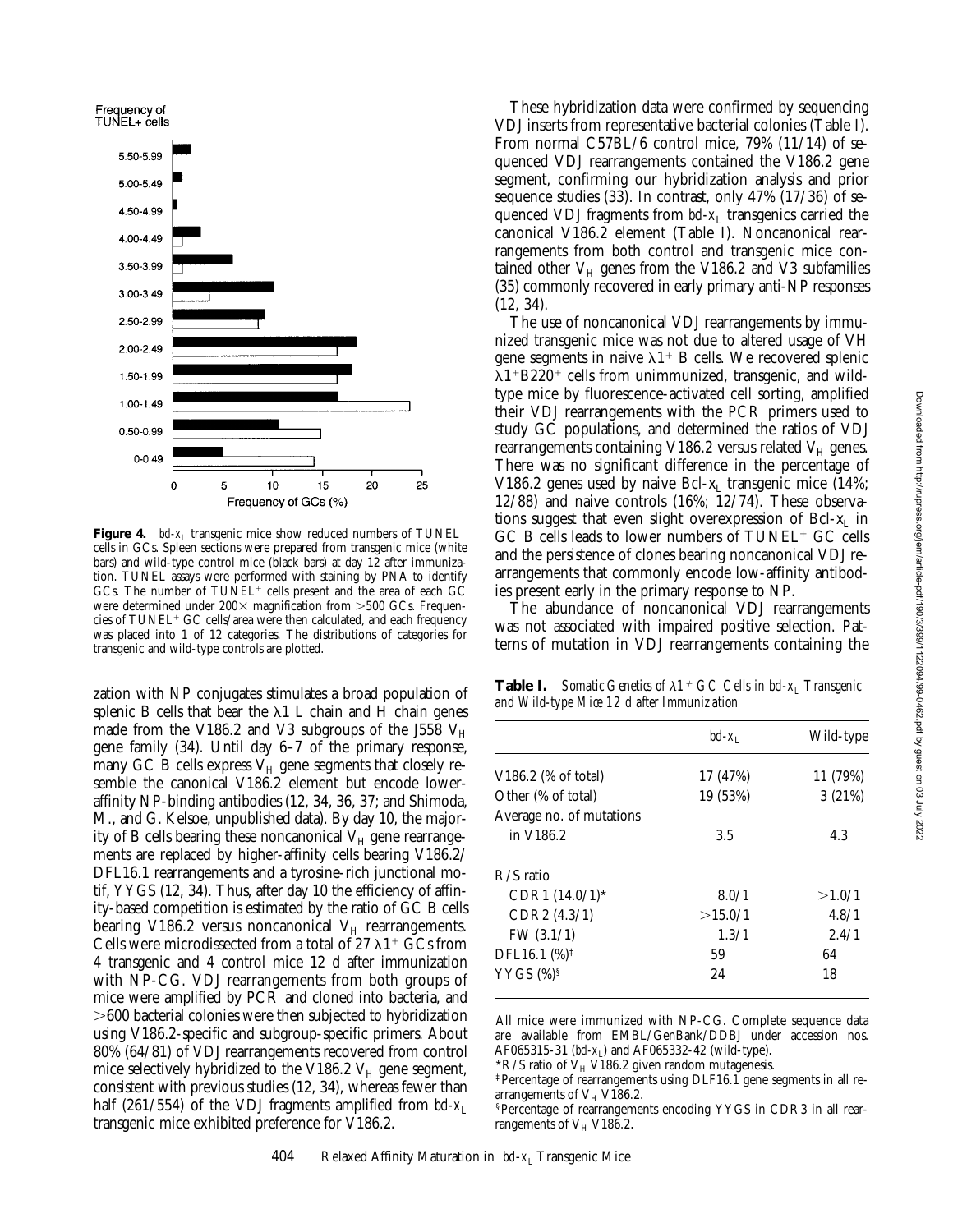canonical V186.2 gene segment were similar in transgenic and control mice, with no significant difference  $(P > 0.05)$ in the ratios of replacement versus silent mutations (R/S ratios) in CDRs (Table I). Other characteristics indicative of high-affinity, NP-specific B cells, e.g., the fraction of rearrangements containing DFL16.1 and the YYGS CDR3 motif, were also similar in both groups. Thus, cellular recruitment, V(D)J hypermutation, and positive selection in GCs are unaffected by the  $\mathit{bcl-x}_L$  transgene.

*Transgenic Bcl-x<sub>L</sub> Leads to Impaired Affinity Maturation in the BM AFC Compartment and Serum Antibody.* Serum antibody is maintained by long-lived BM AFCs that depend on the GC differentiation pathway (10, 11, 38, 39). Affinity maturation of serum antibody and the BM AFC compartment can be monitored by differential binding to ELISA or ELISPOT substrates with sparse  $(NP_2)$  or dense  $(NP_{23})$ hapten coatings (10, 11). High-affinity antibody from serum and AFCs binds equally well to both hapten densities, whereas low-affinity binding is evident only on the  $NP_{23}$ substrate.

The high-affinity compartment of BM AFCs in wildtype mice rapidly increased between days 12 (30.3%) and 35 (75.6%) of the response, with a more gradual increase up to day 69 (88.4%) (Fig. 5 A). This kinetic is typical of normal responses (11). At day 12, high-affinity AFCs were as common in the BM of transgenic mice (34.3%) as in controls. However, this population expanded more slowly in animals with the  $bd-x_L$  transgene, reaching only 57.5 and 60.6% by days 35 and 69, respectively (Fig. 5 A). Remarkably, at day 69 of the response three transgenic mice had smaller high-affinity AFC compartments than were present at day 35, indicating little or no proliferation/survival advantage for high-affinity cells even when antigen concentrations should be minimal.

The average affinity of NP-specific serum antibody was

determined for the same mice by ELISA (Fig. 5 B). In wild-type controls, early (day 12) serum antibody contained little or no high-affinity component; by day 35 roughly half of the serum antibody displayed high-affinity binding, and by day 69 this value increased to  $>90\%$  (Fig. 5 B). The average affinity of serum antibody in transgenic mice also increased from day 12 to day 69, but again the extent of affinity maturation was only  $\sim60\%$  of controls. Overexpression of Bcl- $x_L$  led to diminished affinity maturation in both BM AFCs and the serum antibody.

*Impaired Affinity Maturation in Transgenic Mice Is Reflected in the Somatic Genetics of the BM AFCs.* To determine the cause of decreased affinity in the BM AFCs of transgenic mice, we recovered the  $\lambda$ 1<sup>+</sup> BM AFC populations from immunized wild-type  $(n = 5)$  and transgenic  $(n = 5)$  mice by cell sorting (11). Typically, at day 69 after immunization .50% of sorted cells from both groups of mice secreted  $IgG_1$  antibody specific for NP. Enriched BM AFC populations were subjected to a reverse transcription PCR that preferentially amplifies cDNA representing rearrangements of the V186.2 and V3 subfamilies of  $V_H$  gene segments joined to  $C_{\gamma}1$  (11). Amplified VDJ rearrangements were cloned and sequenced to identify the  $V_H$  and D gene segments used and any mutations present. Table II summarizes this work and shows that only half (11/21) of the VDJ sequences recovered from *bcl-x*<sub>L</sub> transgenic mice used the V186.2 gene segment. In contrast, nearly all (16/17) VDJ rearrangements from wild-type mice contained the V186.2 gene segment. Thus, the high frequency of B cells bearing noncanonical VDJ rearrangements present in day 12 GCs (47%; Table I) was maintained in the day 69 BM AFC population (53%) of mice with the *bcl-x*L transgene. The reduced average affinity of BM AFCs in *bd-x*<sub>L</sub> transgenic mice results from the retention of B cells bearing noncanonical VDJ rearrangements. Interclonal competition in both



405 Takahashi et al.

**Figure 5.** *bcl-x*<sub>L</sub> transgenic mice show relaxed affinity maturation of NP-specific  $IgG_1$  BM AFCs and serum antibody. The average affinities of BM AFCs (A) and serum antibodies (B) produced by transgenic (open circles) and control (filled circles) mice at different time points were estimated. (A) The frequencies of  $NP_{2}$ - and  $NP<sub>23</sub>$ -specific IgG<sub>1</sub> AFCs from BM were determined by ELISPOT. Ratios of  $NP<sub>2</sub>$ versus  $NP_{23}$ -specific AFCs were then calculated and plotted. AFC affinities are significantly ( $P < 0.05$ ) lower in transgenic animals at 35 and 69 d after immunization. (B) Concentrations of  $NP_{2}$ - and  $NP_{23}$ -specific  $IgG<sub>1</sub>$  antibody were determined by ELISA, and the ratios of  $NP<sub>2</sub>$ - versus  $NP<sub>23</sub>$ -specific  $IgG_1$  antibody were plotted. Each point represents the ratio determined in a single mouse. The average affinity of serum antibody in transgenic mice is significantly  $(P <$ 0.05) lower than that of controls at 69 d after immunization.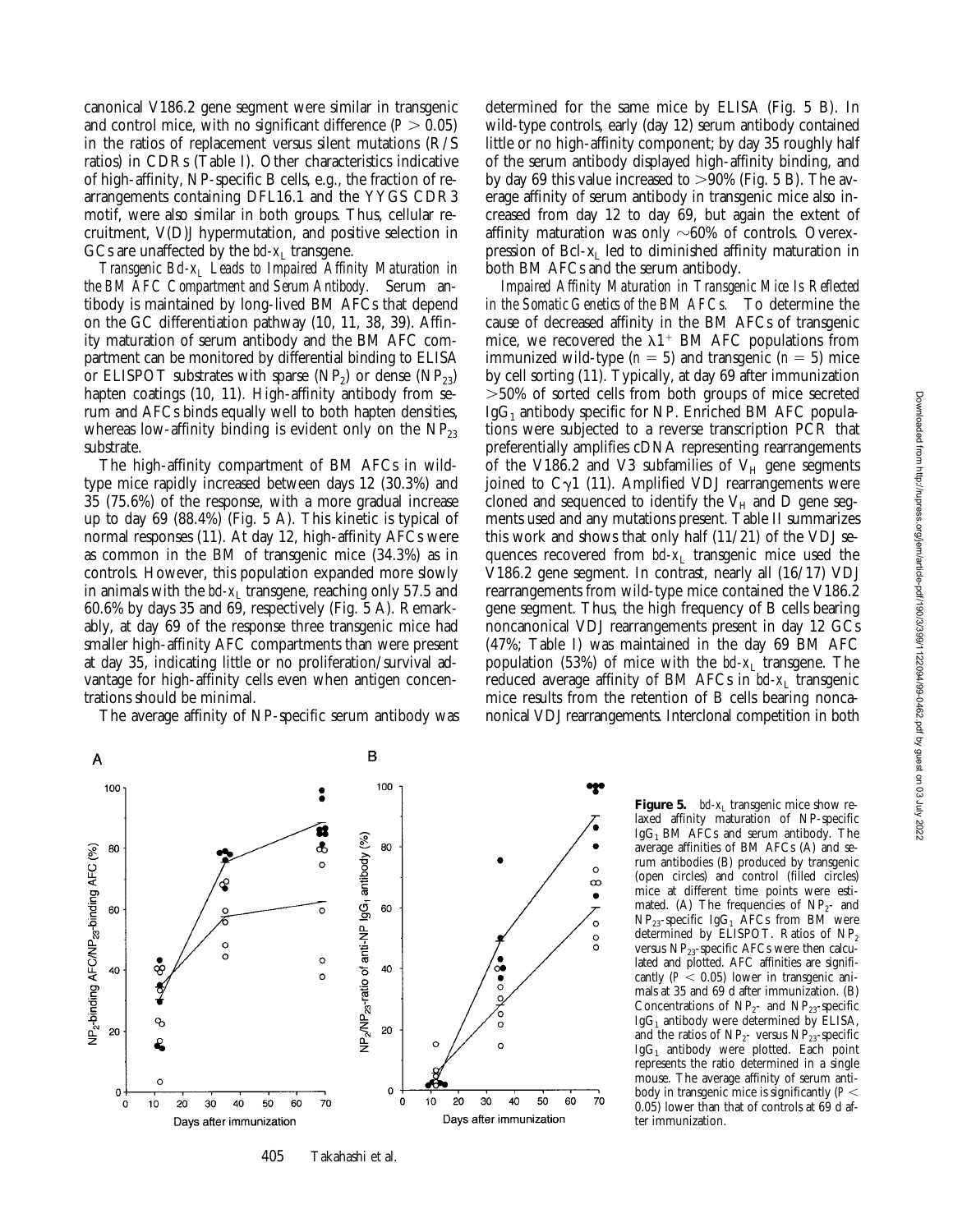|                                                       | $bd-x_1$ | Wild-type |
|-------------------------------------------------------|----------|-----------|
| $V186.2$ (% of total)                                 | 11 (52%) | 16 (94%)  |
| Other (% of total)                                    | 10 (48%) | 1(6%)     |
| Average no. of mutations                              |          |           |
| in V186.2                                             | 10.3     | 4.3       |
| $R/S$ ratio                                           |          |           |
| $CDR1 (14.0/1)$ *                                     | 1.8/1    | 14.0/1    |
| CDR2 (4.3/1)                                          | 3.1/1    | 8.2/1     |
| FW $(3.1/1)$                                          | 2.1/1    | 1.5/1     |
| DFL16.1 (% of total) <sup><math>\ddagger</math></sup> | 46       | 69        |
| YYGS $%$ of total) <sup>§</sup>                       | 27       | 44        |
| $W \rightarrow L33$ (% of total)                      | 18       | 25        |

All mice were immunized with NP-CG. Complete sequence data are available from EMBL/GenBank/DDBJ under accession nos. AF065343- 63 (*bd-x*<sub>L</sub>) and AF065364-80 (wild-type).

\*R/S ratio of  $V_H$  V186.2 given random mutagenesis.

‡Percentage of rearrangements using DLF16.1 gene segments in all rearrangements of  $V_H$  V186.2.

§Percentage of rearrangements encoding YYGS in CDR3 in all rearrangements of  $V_H$  V186.2.

<sup>*l*</sup>Percentage of all V<sub>H</sub> V186.2 rearrangements bearing a W→L mutation in codon 33.

the GC and BM AFC compartments of transgenic mice is relaxed, even when the amounts of residual antigen are thought to be limiting.

Comparison of the frequency and pattern of mutations in rearranged V186.2 gene segments from transgenic and control mice suggests that intraclonal selection may also be weakened by increased Bcl- $x_L$  expression. The average frequency of mutations in V186.2  $V_H$  gene segments from the BM AFCs of *bcl-x*<sub>L</sub> transgenic mice was about twice as high as that from control mice (Table II). B cells in transgenic mice might better survive the GC environment than B cells in control animals, allowing them to accumulate more mutations before entering the long-lived AFC compartment (11). Furthermore, R/S ratios in both CDR1 and CDR2 of these genes were lower in transgenic mice than in controls. Higher R/S ratios in CDRs arise in part as a consequence of antigenic selection. Other characteristics indicative of high-affinity, NP-specific B cells, such as the percentage of genes bearing DFL16.1, the YYGS CDR3 motif, and a Trp→Leu (W→L) mutation at position 33, were also less common in transgenic mice than in controls. Together, these data show that the  $bd-x_1$  transgene enhances the survival of low-affinity GC B cells bearing noncanonical VDJ rearrangements, increases their accumulation of VDJ mutations, and allows low-affinity GC cells to remain in the BM AFC compartment. Persistence of this low-affinity component does not come at the expense of positive selection for higher-affinity clones but by diminished apoptosis in low-affinity B cells.

After day 35, the population of high-affinity BM AFCs grew twice as fast in wild-type mice as in transgenics (Fig. 5) even though both groups supported equivalent numbers of NP-specific, IgG<sub>1</sub> AFCs (Fig. 3). Administration of anti-CD154 antibody to abrogate the GC reaction and reduce the genetic diversity present in the BM AFC compartment (11, 40) enhanced this difference. Control mice that received the CD154-specific antibody, MR1, on days 6, 8, and 10 after immunization had a high-affinity BM AFC compartment of 15.1% at day 22 of the response that grew to 55.8% by day 69 (data not shown). Immunized transgenic mice that received MR1 antibody began with a comparable high-affinity AFC compartment, 12.0% at day 22, but this population grew to only 22.0% by day 69. Thus, overexpression of  $Bcl-x_L$  also retards affinity maturation outside the GC microenvironment.

## **Discussion**

In this report, we have demonstrated that a  $bd-x_L$  transgene reduces apoptosis in the GC reaction and impairs affinity maturation by sparing cells normally lost from the primary response. This transgene also enhances the survival of peripheral B cells in response to serum starvation in vitro and rescues developing B lymphocytes with aberrant VDJ rearrangements. These effects represent supplementation of endogenous Bcl- $x_L$  activity; although Bcl- $x_L$  is abundant in the  $GL-7+B220+GC$  cells of wild-type mice, Bcl-2 is not (Fig. 2 B). Similar observations have been reported for human GC cells where  $Bcl-x<sub>L</sub>$  rather than Bcl-2 mediates the CD40-dependent survival of centrocytes ex vivo (30).

This result contrasts with that of Bcl-2 overexpression, which does not interfere with affinity maturation (22) but permits the survival of mature autoreactive B cells in the periphery (41). The *bcl-x* and *bcl-2* transgenes also act differently during negative selection in immature B cells, as transgenic Bcl- $x_L$  has the ability to block negative selection and promote developmental maturation, whereas autoreactive cells transgenic for *bcl-2* remain arrested in development (42, 43). Given the similar reciprocal expression of *bcl-2* and *bcl-x* in GC B cells and pre-B cells, *bcl-x* may have a distinct role in regulating the survival of B cells undergoing selection via mIg or the pre-B cell antigen receptor (BCR) (24, 30). Bcl- $x_L$  becomes abundant in B cells after cross-linking mIg or CD40 (25, 28), and the fate of GC B cells is controlled by these same signals (40). We speculate that the degree or quality of mIg signaling in low-affinity B cells does not induce Bcl-x<sub>L</sub> expression as effectively as in high-affinity cells, and that this deficit leads to apoptosis. That even a slight addition of transgenic Bcl- $x<sub>I</sub>$  to the higher levels of the endogenous protein in GC B cells leads to significant effects on cell death and affinity maturation indicates that GC B cells are quite sensitive to small changes in levels of this death antagonist. The fate of lower-affinity GC B cells appears to be determined by a regulatory threshold of Bcl- $x_L$ .

Relaxed negative selection and the retention of lowaffinity B cells in transgenic mice did not alter the duration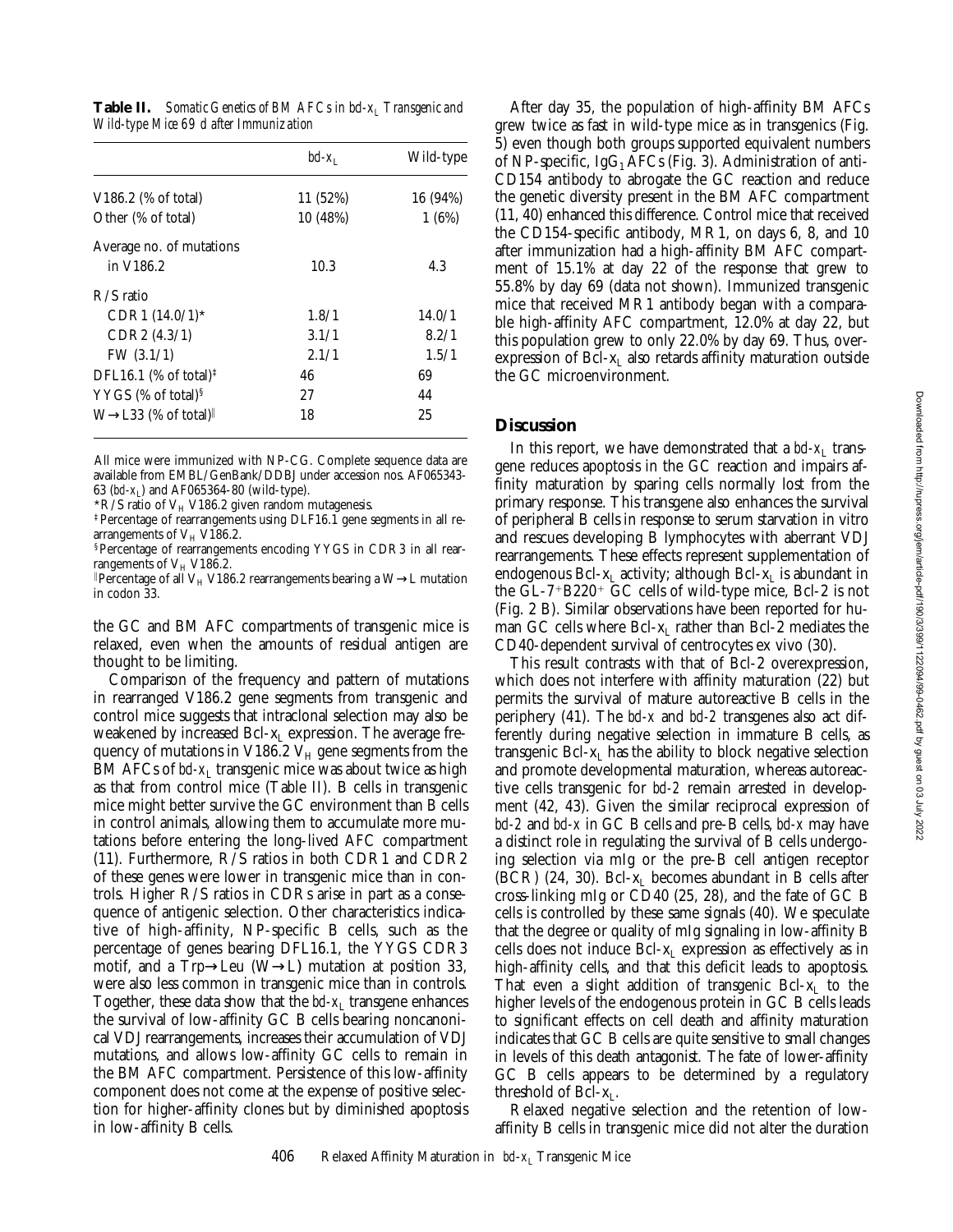or magnitude of the GC response in *bcl-x*<sub>L</sub> transgenic mice (Fig. 3). At 35 d after immunization, the splenic GC reaction had ended both in transgenic  $(0.33\% \text{ GL}-7^{+}B220^{+})$ spleen cells) and control  $(0.37\%)$  animals. This is the earliest time after immunization that the numbers of splenic GL- $7+$  B220<sup>+</sup> cells return to preimmune levels in normal mice (11). Thus, the GC response appears to be regulated by factors beyond affinity-driven competition and selective apoptosis. The rise and fall of GCs depend on the presence of antigen, sustained cell–cell interactions, and cues for cellular location (40, 44–47). It is not surprising that this important immunological response is controlled by finer means than that afforded by Darwinian competition alone.

Nie et al. (37) have reported that immunization of C57BL/6 mice with complexes of antibody and antigen elicits lower-affinity serum antibody and a genetically diverse GC reaction similar to that we observe in  $bd-x_L$  transgenic mice. These authors hypothesize that immune complexes decorated with C3d efficiently recruit the CD21/ CD19/CD81 coreceptor to antigen-binding BCRs to reduce the threshold of B cell activation. Lowered activation thresholds would result in reduced levels of affinity-driven selection. Although Nie and colleagues describe a phenotype similar to that of  $bd-x_L$  transgenic mice, we think it is unlikely that  $Bcl-x<sub>I</sub>$  reduces selection intensity by enhancing BCR signals. Background levels of IgM and IgG are similar in the serum of transgenic and control mice, and both contain only trace amounts of NP-binding IgG before immunization. Thus, immune complexes are no more likely to form in  $bd-x<sub>L</sub>$  transgenics than in wild-type controls after primary immunization. Our data do support the notion that enhanced BCR signals, perhaps mediated by coreceptor recruitment, result in reduced apoptosis; immunization with immune complexes may facilitate Bcl- $x_L$  expression in responding B lymphocytes.

A possible mechanism for continued selection by apoptosis outside of GCs is competition among memory B cells for restimulation (48, 49). However, memory B cells are thought to regain Bcl-2 expression, and it would be surprising if their survival depended also on Bcl- $x_L$  (18). Alternatively, selective competition among BM AFCs for antigen might drive sustained affinity maturation. BM AFCs express low levels of mIg (11) and could interact with antigen depots in a Bcl-x<sub>L</sub>-dependent fashion. Indeed, plasmacytomas express Bcl- $x_L$  (50), and human plasma cells exhibit high levels of Bcl- $x_L$  but low levels of Bcl-2 (51), although it is unclear if these cells represent long- or shortlived AFCs. It will be important to learn how BM AFCs integrate the usually antagonistic processes of differentiation to antibody secretion and cellular longevity so as to maintain protective levels of serum antibody over long time periods.

Our data provide strong evidence of a continuing role for antigen in the maintenance of the long-lived AFC pool. However, Manz et al. (38) have reported that the transfer of BM AFCs into unimmunized recipients reconstitutes long-term serum antibody and conclude that antigen is unnecessary for the survival of these cells. Such experiments are complicated by the possibility of coincidental transfer of residual antigen (6, 7, 48), but we cannot exclude the possibility that post-GC selection acts on precursors of the long-lived AFC pool. In this case, the characteristic somatic genetic changes observed in BM AFCs (11; Tables I and II) would first occur in the precursor population. Such selection would be antigen dependent and affinity driven. Recent work on the longevity and affinity of BM AFCs and serum antibody (our unpublished studies) support the importance of antigen retention and/or BCR signaling in shaping the long-lived AFC population. What remains unchallenged is that affinity maturation of serum antibody continues for months after primary immunization (1, 2, 11; Fig. 5). Although this progressive increase in affinity could be programmed in the early phase of the response, we suggest that in some way antigen continues to exert selection on the responding B cells.

We gratefully acknowledge the assistance of M. Gendelman, and the additional flow cytometric and BrdUlabeling data provided by Dr. B. Zheng. We thank T.F. Tedder, S. Foster, and M. Davila for help with the manuscript.

This work was supported in part by U.S. Public Health Service grants AI24335, AG10207, AG13789 (to G. Kelsoe), CA63111 (to R. Freund), and AR43805 (to T.W. Behrens).

Address correspondence to Garnett Kelsoe, Department of Immunology, Box 3010, Duke University Medical Center, Durham, NC 27710. Phone: 919-613-7936; Fax: 919-613-7878; E-mail: ghkelsoe@duke.edu

*Submitted: 16 March 1999 Revised: 1 June 1999 Accepted: 2 June 1999*

## **References**

- 1. Eisen, H.N., and G.W. Siskind. 1964. Variations in affinities of antibodies during the immune response. *Biochemistry*. 3:996–1008.
- 2. Siskind, G.W., and B. Benacerraf. 1969. Cell selection by antigen in the immune response. *Adv. Immunol*. 10:1–50.
- 3. Griffiths, G.M., C. Berek, M. Kaartinen, and C. Milstein. 1984. Somatic mutation and the maturation of the immune response. *Nature.* 312:271–275.
- 4. French, D.L., R.Laskov, and M.D. Scharff. 1989. The role of somatic hypermutation in the generation of antibody diver-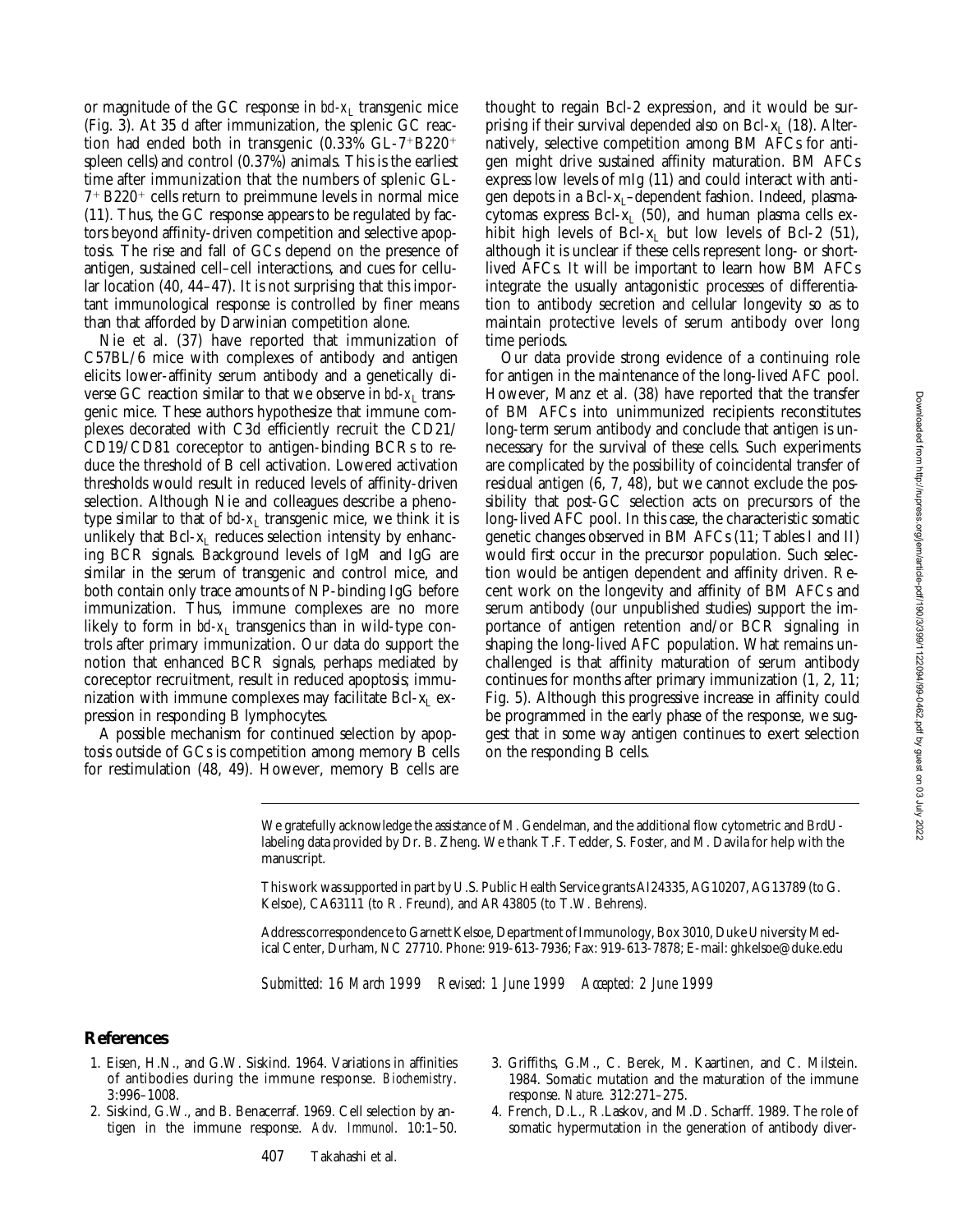sity. *Science.* 244:1152–1157.

- 5. Nossal, G.J.V., G.L. Ada, and C.M. Austin. 1964. Antigens in immunity. IV. Cellular localization of 125I and 131I labeled flagella in lymph nodes. *Aust. J. Exp. Biol. Med. Sci*. 42:311–330.
- 6. Tew, J.G., and T.E. Mandel. 1979. Prolonged antigen halflife in the lymphoid follicles of specifically immunized mice. *Immunology.* 37:69–76.
- 7. Mandel, T.E., T.E.R. Phipps, A. Abbot, and J. Tew. 1980. The follicular dendritic cell: long term antigen retention during immunity. *Immunol. Rev*. 53:29–59.
- 8. Jacob, J., G. Kelsoe, K. Rajewsky, and U. Weiss. 1991. Intraclonal generation of antibody mutants in germinal centers. *Nature.* 354:389–392.
- 9. Berek, C., A. Berger, and M. Apel. 1991. Maturation of the immune response in germinal centers. *Cell.* 67:1121–1129.
- 10. Smith, K.G.C., A. Light, G.J.V. Nossal, and D.M. Tarlinton. 1997. The extent of affinity maturation differs between the memory and antibody-forming cell compartments in the primary immune response. *EMBO (Eur. Mol. Biol. Organ.) J.* 16:2996–3006.
- 11. Takahashi, Y., P.R. Dutta, D.M. Cerasoli, and G. Kelsoe. 1998. In situ studies of the primary immune response to (4-hydroxy-3-nitrophenyl)acetyl. V. Affinity maturation develops in two stages of clonal selection. *J. Exp. Med*. 187:885–895.
- 12. Dal Porto, J., A. Haberman, M. Shlomchik, and G. Kelsoe. 1998. Antigen drives very low affinity B cells to become plasmacytes and enter germinal centers. *J. Immunol.* 161:5373–5381.
- 13. Batista, F.D., and M.S. Neuberger. 1998. Affinity dependence of the B cell response to antigen: a threshold, a ceiling, and the importance of off-rate. *Immunity.* 8:751–759.
- 14. Liu, Y.J., D.E. Joshua, G.T. Williams, C.A. Smith, J. Gordon, and I.C.M. MacLennan. 1989. Mechanism of antigendriven selection in germinal centres. *Nature.* 342:929–931.
- 15. Pulendran, B., G. Kannourakis, S. Nouri, K.G.C. Smith, and G.J.V. Nossal. 1995. Soluble antigen can cause enhanced apoptosis of germinal-centre B cells. *Nature.* 375:331–334.
- 16. Shokat, K.M., and C.C. Goodnow. 1995. Antigen-induced B-cell death and elimination during germinal-centre immune responses. *Nature.* 375:334–338.
- 17. Han, S., B. Zheng, J. Dal Porto, and G. Kelsoe. 1995. In situ studies of the primary immune response to (4-hydroxy-3-nitrophenyl)acetyl. IV. Affinity-dependent, antigen-driven B cell apoptosis in germinal centers as a mechanism for maintaining self-tolerance. *J. Exp. Med*. 182:1635–1644.
- 18. Martinez-Valdez, H., C. Guret, O. de Bouteiller, I. Fugier, J. Banchereau, and Y.-J. Liu. 1996. Human germinal center B cells express the apoptosis-inducing genes Fas, c-myc,  $P^{53}$ , and Bax but not the survival gene bcl-2. *J. Exp. Med.* 183: 971–977.
- 19. Smith, K.G.C., G.J.V. Nossal, and D.M. Tarlinton. 1995. FAS is highly expressed in the germinal center but is not required for regulation of the B-cell response to antigen. *Proc. Natl. Acad. Sci. USA.* 92:11628–11632.
- 20. Liu, Y.-J., C. Barthelemy, O. de Bouteiller, C. Arpin, I. Durand, and J. Banchereau. 1995. Memory B cells from human tonsils colonize mucosal epithelium and directly present antigen to T cells by rapid up-regulation of B7-1 and B7-2. *Immunity*. 2:239–248.
- 21. Choe, J., H.-S. Kim, X. Zhang, R.J. Armitage, and Y.S. Choi. 1996. Cellular and molecular factors that regulate the differentiation and apoptosis of germinal center B cells. *J. Immunol*. 157:1006–1016.
- 22. Smith, K.G.C., U. Weiss, K. Rajewsky, G.J.V. Nossal, and

D.M. Tarlinton. 1994. Bcl-2 increases memory B cell recruitment but does not perturb selection in germinal centers. *Immunity.* 1:803–813.

- 23. Boise, L.H., M. Gonzalez-Garcia, C.E. Postema, L. Ding, T. Lindsten, L.A. Turka, X. Mao, G. Nunez, and C.B. Thompson. 1993. *bcl-x*, a *bcl-2*-related gene that functions as a dominant regulator of apoptotic cell death. *Cell.* 74:597–608.
- 24. Fang, W., D.L. Mueller, C.A. Pennell, J.J. Rivard, Y.S. Li, R.R. Hardy, M.S. Schlissel, and T.W. Behrens. 1996. Frequent aberrant immunoglobulin gene rearrangements in pro-B cells revealed by a bcl-xL transgene. *Immunity.* 4:291–299.
- 25. Grillot, D.A.M., R. Merino, J.C. Pena, W.C. Fanslow, F.D. Finkelman, C.B. Thompson, and G. Nunez. 1996. *bcl-x* exhibits regulated expression during B cell development and activation and modulates lymphocyte survival in transgenic mice. *J. Exp. Med*. 183:381–391.
- 26. Nakayama, K., K. Nakayama, I. Negishi, K. Kuida, Y. Shinkai, M.C. Louie, L.E. Fields, P.J. Lucas, V. Stewart, F.W. Alt, and D.Y. Loh. 1993. Disappearance of the lymphoid system in Bcl-2 homozygous mutant chimeric mice. *Science.* 261:1584–1588.
- 27. Motoyama, N., F. Wang, K.A. Roth, H. Sawa, K. Nakayama, K. Nakayama, I. Negishi, S. Senju, Q. Zhang, S. Fujii, and D.Y. Loh. 1995. Massive cell death of immature hematopoietic cells and neurons in Bcl-x-deficient mice. *Science.* 267:1506–1510.
- 28. Choi, M.S.K., M. Holman, C.J. Atkins, and G.B.B. Klaus. 1996. Expression of *bcl-x* during mouse B cell differentiation and following activation by various stimuli. *Eur. J. Immunol.* 26:676–682.
- 29. Kelsoe, G. 1995. In situ studies of the germinal center reaction. *Adv. Immunol.* 60:267–288.
- 30. Tuscano, J.M., K.M. Druey, A. Riva, J. Pena, C.B. Thompson, and J.H. Kehrl. 1996. Bcl-x rather than Bcl-2 mediates CD40-dependent centrocyte survival in the germinal center. *Blood.* 88:1359–1364.
- 31. Han, S., B. Zheng, D.G. Schatz, E. Spanopoulou, and G. Kelsoe. 1996. Neoteny in lymphocytes: Rag-1 and Rag-2 expression in germinal center B cells. *Science*. 274:2092–2094.
- 32. Jacob, J., R. Kassir, and G. Kelsoe. 1991. In situ studies of the primary immune response to (4-hydroxy-3-nitrophenyl) acetyl. I. The architecture and dynamics of responding cell populations. *J. Exp. Med*. 173:1165–1175.
- 33. Zheng, B., S. Han, Q. Zhu, R. Goldsby, and G. Kelsoe. 1996. Alternative pathways for the antigen-specific selection of peripheral T cells. *Nature.* 384:263–266.
- 34. Jacob, J., J. Przylepa, C. Miller, and G. Kelsoe. 1993. In situ studies of the primary immune response to (4-hydroxy-3-nitrophenyl)acetyl. III. The kinetics of V region mutation and selection in germinal center B cells. *J. Exp. Med*. 178:1293–1307.
- 35. Gu, H., D. Tarlinton, W Muller, K. Rajewsky, and I. Forster. 1991. Most peripheral B cells in mice are ligand selected. *J. Exp. Med.* 173:1357–1371.
- 36. Han, S., S.R. Dillon, B. Zheng, M.S. Schlissel, and G. Kelsoe. 1997. V(D)J recombinase activity in a subset of germinal center B lymphocytes. *Science.* 278:301–305.
- 37. Nie, X., S. Basu, and J. Cerny. 1997. Immunization with immune complex alters the repertoire of antigen-reactive B cells in the germinal centers. *Eur. J. Immunol.* 27:3517–3525.
- 38. Manz, R.A., M. Lohning, G. Cassese, A. Thiel, and A. Radbruch. 1998. Survival of long-lived plasma cells is independent of antigen. *Int. Immunol*. 10:1703–1711.
- 39. Slifka, M.K., R. Antia, J.K. Whitmire, and R. Ahmed. 1998.